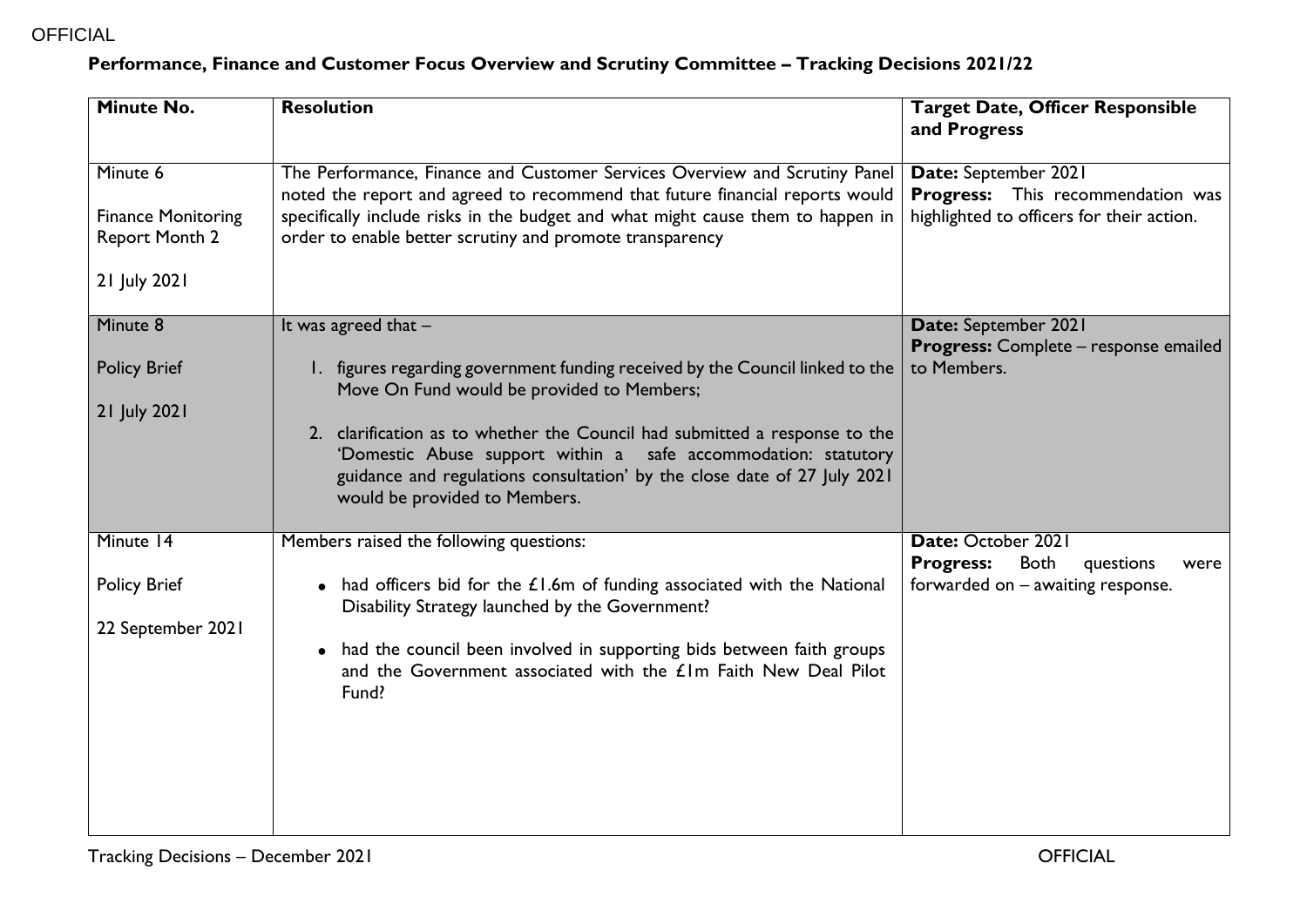## **Performance, Finance and Customer Focus Overview and Scrutiny Committee – Tracking Decisions 2021/22**

| Minute 15                                                            | The Committee agreed:                                                                                                                                                                                                                                                                                                                                                                                                                                                                                                                                                                                                                   | Date: September 2021                                                                                                                               |
|----------------------------------------------------------------------|-----------------------------------------------------------------------------------------------------------------------------------------------------------------------------------------------------------------------------------------------------------------------------------------------------------------------------------------------------------------------------------------------------------------------------------------------------------------------------------------------------------------------------------------------------------------------------------------------------------------------------------------|----------------------------------------------------------------------------------------------------------------------------------------------------|
| Controlled<br>Parking<br>Zones Update<br>22 September 2021           | 1.to request that that a written response would be provided to Members on the<br>results of the review of the of the charging for CPZ and costs and timescales<br>associated with it, as well as costings and timescales relating to parking manifesto<br>pledges and the implications of those on the CPZ policy and budget;                                                                                                                                                                                                                                                                                                           | <b>Progress:</b> Ongoing - the review was<br>ongoing and a response would be<br>when<br>provided<br>the<br>information<br>requested was available. |
|                                                                      | 2.to note the Controlled Parking Zones Update report.                                                                                                                                                                                                                                                                                                                                                                                                                                                                                                                                                                                   |                                                                                                                                                    |
| Minute 17                                                            | The Committee agreed -                                                                                                                                                                                                                                                                                                                                                                                                                                                                                                                                                                                                                  | Date: September 2021<br><b>Progress:</b><br>recommendations<br>were                                                                                |
| <b>Finance Monitoring</b><br>Report - July 2021<br>22 September 2021 | 1. that a written response detailing the breakdown of the financial information<br>regarding how much the completion of 22 of the 86 manifesto pledges costed<br>would be provided to Members;<br>2.a briefing note would be provided by the Service Director for Finance to detail<br>the difference in financial pressures and projected overspend, specifically in the<br>Place Directorate, between period 3 and period 4 of the financial monitoring<br>reports;<br>3. that future finance monitoring reports provided would be jargon free, with a<br>plain and simple narrative to enable them to be better understood;          | forwarded and a response was emailed to<br>committee members.                                                                                      |
|                                                                      | 4. a written response would be provided clarifying why the Home to School<br>Transport Plan was not yet delivered in this financial year when it was previously<br>reported that it was on target for delivery;<br>5. the next Finance Monitoring Report submitted to the Performance, Finance<br>and Customer Focus Overview and Scrutiny Panel would include reference to and<br>details of risks in the budget, specifically with regards to the red and amber<br>columns (plans worked on for delivery/ planned internal or external actions<br>required to deliver), in order to allow scrutiny to better understand the extent of |                                                                                                                                                    |